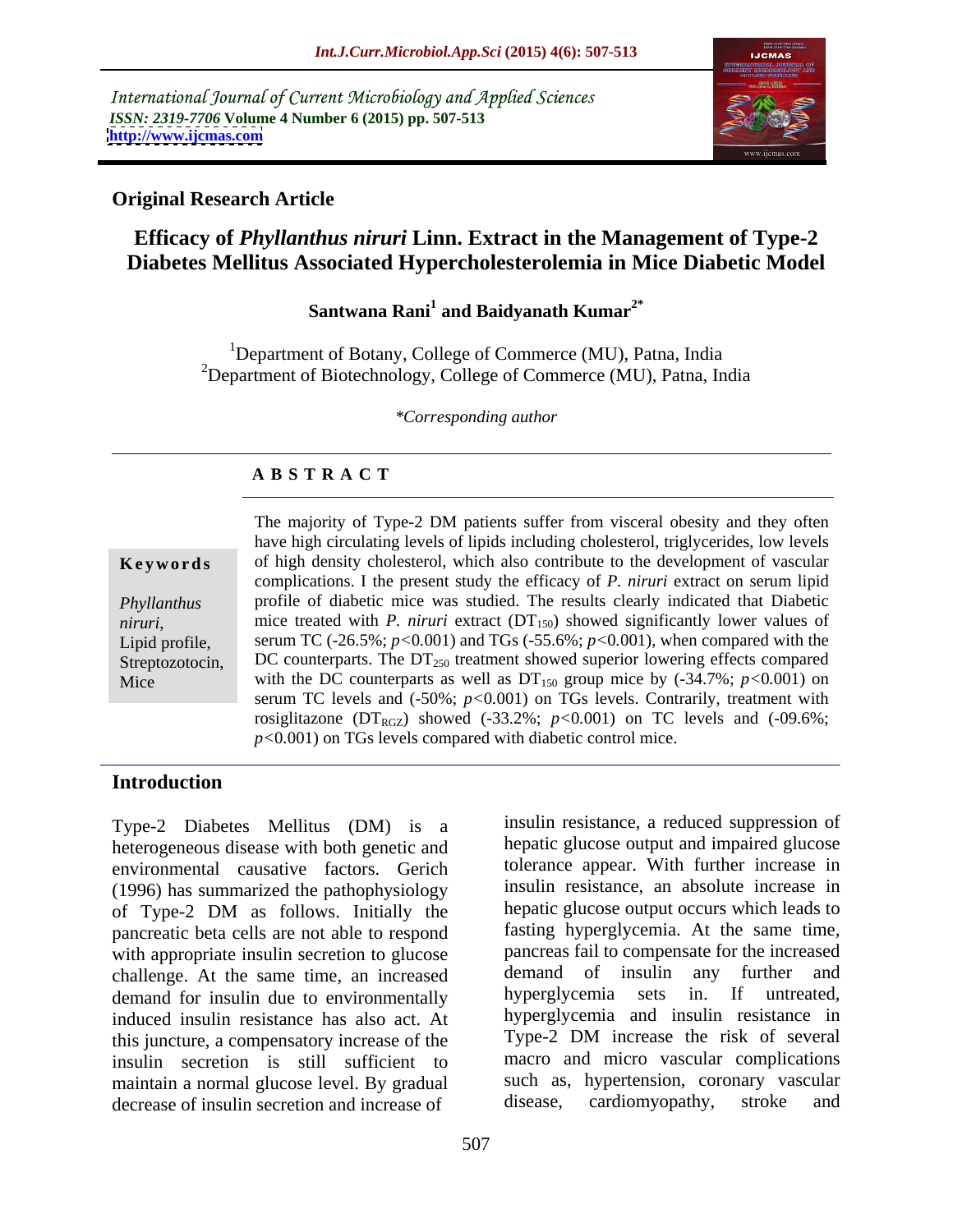(Kannel and McGee, 1979; Garcia, 1974). complications, complex changes in the

in Type-2DM are insulin deficiency, insulin (Santos et al., 1994; Martini et al., 2000). resistance and increased hepatic glucose control and complications study (DCCT,

role in the development of chemotherapeutic agents.

Phytochemicals have multiple beneficial activities including manipulation of Methanol extract of *phyllanthus niruri*. Linn carbohydrate metabolism by various (Euphorbiaceae) was used for assaying the mechanisms, preventing and restoring serum lipid profile in Streptozotocin induced integrity and functioning of  $\beta$ -cells, insulin mice diabetic models. The whole plant of releasing activity, improving glucose uptake *Phyllanthus niruri* was washed under and utilization, and antioxidant properties. In running tap water blotted with filter paper<br>Furthermore, natural products are widely in and was dried in the shade at room viewed as templates for optimization temperature. The dried plant sample (2.6 kg) programs with the goal of creating new drugs.

retinopathy, neuropathy, nephropathy Efficacy of *P. niruri* extract has been The majority of Type-2 DM patients suffer al. (1952) have demonstrated the effect of from visceral obesity and they often have smooth muscle relaxation specific to the high circulating levels of lipids including urinary and biliary tracts. The anti cholesterol, triglycerides, low levels of high hepatotoxic activity of *P. niruri* has been density cholesterol, which also contribute to attributed to two novel lignans, phyllanthin the development of vascular complications. and hypophyllanthin (Symasundar et al., Independent of coronary artery 1985). Glycosides (quercitrin and geraniin) mechanical and electrical properties of the reductase inhibitory (ARI) activity in studies heart may contribute to diabetic cardiopathy. conducted by a Japanese research group in The devastating consequences of these 1988 and 1989 (Ueno et al., 1988; Shimizu complications include lower-limb et al., 1989). The ARIeffect was also due to amputation, end stage renal failure, loss of the presence of another ellagitannin vision and myocardial infarction. phytochemical, ellagic acid (Shimizu et al., It is clear that the contributory abnormalities analgesic activity against pain models in rats demonstrated by several workers. Kitisin et al. (1952) have demonstrated the effect of found in *P. niruri* demonstrated aldose 1989). The plant also possessed potent (Santos et al., 1994; Martini et al., 2000).

output. The current therapies used to treat The diuretic, hypotensive and hypoglycemic patients with these complications are aimed effects of *P. niruri* were documented in a at correcting one or more of these human study, which showed a significant physiological abnormalities. The diabetes diuretic effect (Devi et al., 1986). Similar 1996) and the United Kingdom Prospective reduction in the systolic blood pressure in Diabetes Study (UKPDS, 1998) non-diabetic hypertensive patients and demonstrated that good metabolic control reduction of blood glucose in diabetic through intensive drug therapy and strict patients (Ramakrishnan et al., 1982; Hukeri lifestyle management could reduce the risk et al., 1988). The efficacy of *Phyllanthus*  of developing diabetic complications. *niruri* methanol extract on lipid profile of Phytochemicals have played an important been investigated so far and hence the studies in man revealed that *P. niruri* caused Streptozotocin induced diabetic mice has not present study was undertaken.

# **Materials and Methods**

running tap water blotted with filter paper and was dried in the shade at room was then soaked with absolute methanol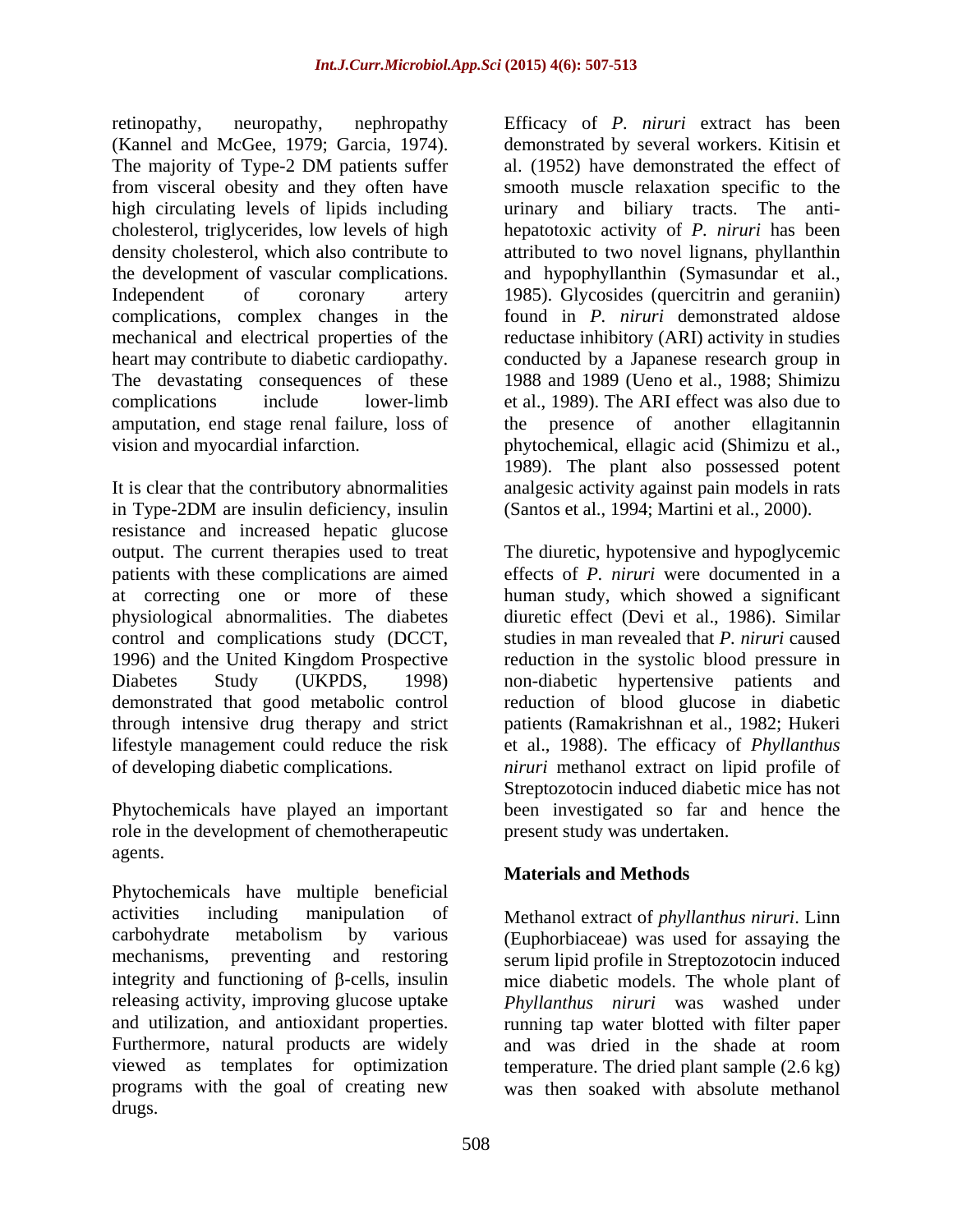dried in vacuum tube dryer. The obtained methanol extract respectively.  $DT_{RGZ}$ 

The mice were allowed to acclimatize for arrival, and then randomly divided into two 15 days in an environmentally controlled room under standard environmental common pellet diets and constituted the conditions  $(21 \pm 2^{\circ}\text{C}, 55 \pm 5\% \text{ Relative} \text{normal group}$ ; the other was fed with diets humidity, 12 hr Light: Dark cycle) and fed high in fat and fructose, in order to induce on diet consisted of wheat grains-1Kg, type-2 diabetes. All the mice had free access Choker wheat-250gm, Gram grains-250gm, Maize grains-250gm, Soybean grains-

dose of freshly prepared streptozotocin experimental period. Treatment with the normal mice were kept 24 hours without

Diabetes was induced by multiple intra peritoneal injection of freshly prepared STZ solution in 0.05 M sodium citrate (pH 4.5) at and allowed to clot for 30 minutes at room the dose of 35 mg/kg body weight followed temperature. Blood samples were glucose level of 200 mg/dl (7.8 mmol/l) or higher were considered to be diabetic and were used in the study. A parallel set of control mice (non-diabetic) were injected Cholesterol-HDL, Cholesterol- LDL and

under reflux condition for the methanolic The mice were grouped into five categories extract preparation. The sample was then viz., Normal control (NC), Diabetic Control homogenized with extraction buffer and the  $(DC)$ , Diabetic Treated  $(DT<sub>150</sub>)$ , Diabetic supernatant collected after three rounds of Treated<sub>250</sub>) and Diabetic Treated ( $DT_{RZG}$ ). extraction. The solvent was evaporated NC received only citrate buffer solution. DC under reduced pressure in a rotary group was STZ induced which received evaporator at 40<sup>o</sup>C. To this thick paste citrate buffer only. DT<sub>150</sub> and DT<sub>250</sub> received colloidal silicon dioxide was added and 150mg/Kg and 250mg/Kg body weight of methanol extract was stored in deep freezer received rosiglitazone at a dose of 2mg/Kg at  $-20^\circ$  C until further test. of body weight. All the mice were fed with methanol extract respectively. DT<sub>RGZ</sub> common pellet diets for 2 weeks after groups. One group continued to receive to food and water.

250gm, Sundrop oil-50gm, Milk powder-2 For the experiment, the mice were divided table spoon and Jaggery-50gm. This diet into five groups having six mice in each provided carbohydrate 48.3%, crude protein group: DC group (diabetic control mice), 23.5%, crude fat 5.9% crude ash 5.9% and MC group (non-diabetic control mice) and crude fibre 3.9% (W/W). three DT group (diabetic mice treated with The animal model for the present study was rosiglitazone/ kg body weight). Body based on multiple administration of low weights were recorded weekly during the (STZ). For induction of diabetes, initially extracts was started after one week of STZ food and water. The weight of normal mice day of treatment. Blood samples were taken was determined. after 8 hrs fasting from the retro-orbital by an hour of fasting. The mice were then centrifuged at 3000 rpm for 20 minutes. allowed to access the respective food and Serum was separated and stored at -20°C water *ad libitum*. Mice with fasting blood until biochemical estimations were carried NC group (non-diabetic control mice) and two different doses of extract as well as experimental period. Treatment with treatment, which was considered as the  $1<sup>st</sup>$ st<sub>ation</sub> and the state of the state of the state of the state of the state of the state of the state of the state of the state of the state of the state of the state of the state of the state of the state of the state of sinus vein prior to the administration of test substances or the buffer and 4 weeks after the treatment under mild ether anesthesia and allowed to clot for 30 minutes at room temperature. Blood samples were out.

with citrate buffer only. The HDL/TC values were assayed and the results The total cholesterol, total triglyceride,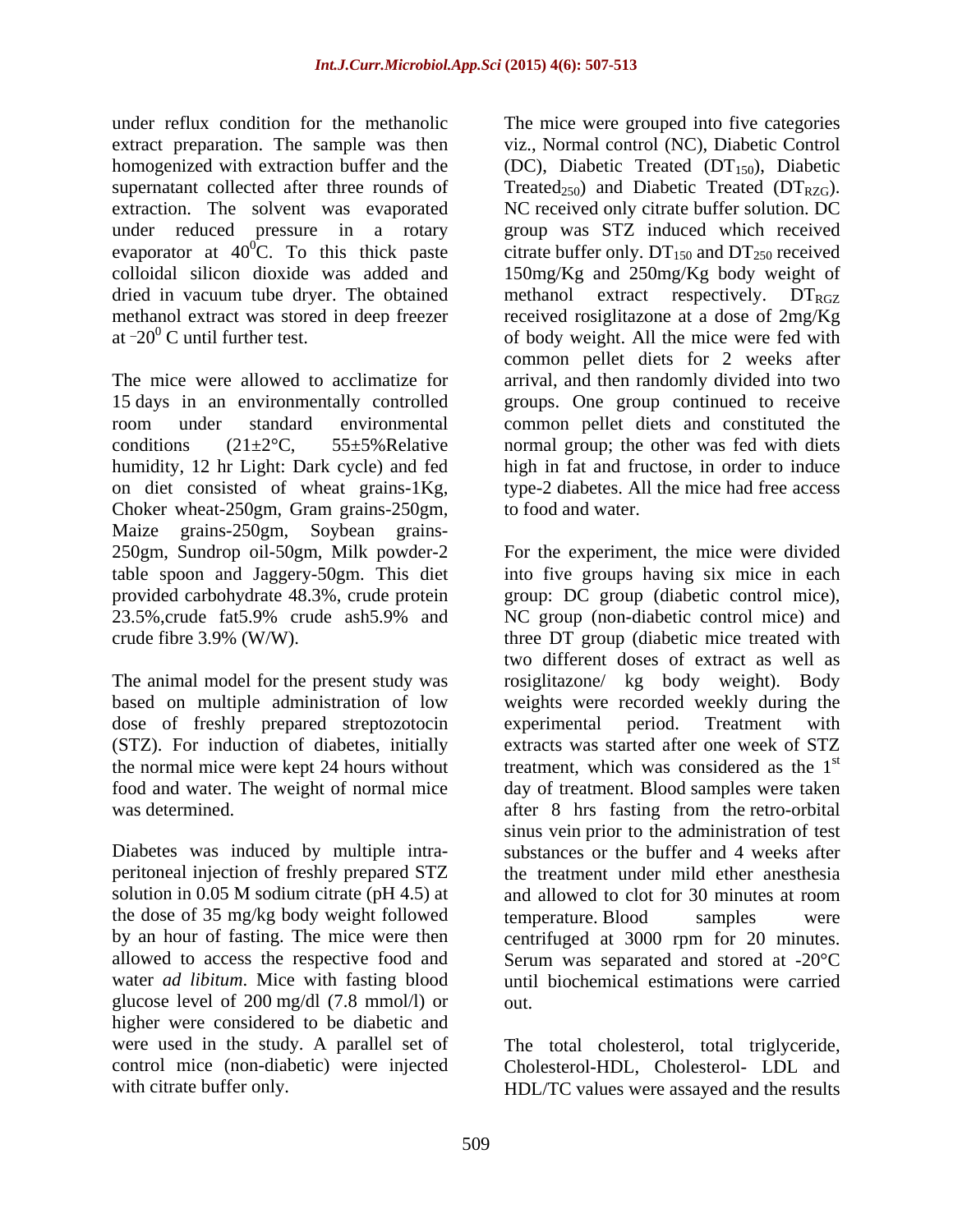obtained have been presented in table 1.

From the results it is evident that the LDL (-57%;  $p<0.001$ ) while improved level diabetic mice had higher total cholesterol of HDL (+55%; *p<*0*.*001) compared with (TC) (+137%; *p<*0*.*001) and TGs (+72%; *p<*0*.*001) values in comparison to normal control (Table-1 and Fig-1).These changes in biochemical parameters are as expected, as when the uncontrolled diabetic status progresses, substantial changes in total lower dose of *P. niruri* extract (DT<sub>150</sub>) is marked by elevated triglycerides, showed significantly lower values of serum cholesterol and low density lipoprotein TC (-26.5%; *p<*0*.*001) and TGs (-55.6%; DC counterparts as well as  $DT<sub>150</sub>$  group compared with diabetic control mice (Table-

had higher value of low density lipoprotein value of high density lipoprotein (HDL) ( unrestrained diabetic condition advances, diabetes induced dyslipidemia. Lipid *niruri* extract  $(DT_{150})$  showed significantly lower values of serum LDL  $(-51\%;$  mice caused increase in serum cholesterol *p<*0*.*001), when compared with the DC counterparts. All over again, the  $DT<sub>250</sub>$ 

Data were statically analyzed by mean ± S.E effects on LDL (-54%; *p<*0*.*001) compared and by one-way ANOVA. with the DC counterparts and improved **Results and Discussion Example 1 COVERGIVE 12 COVERGIVE 12 COVERGIVE 12 COVERGIVE 12 COVERGIVE 12 COVERGIVE 12 COVERGIVE 12 COVERGIVE 12 COVERGIVE 12 COVERGIVE 12 COVERGIVE 12 COVERGIVE 12 COVE** treatment showed even better lowering level of HDL (+53%; *p<*0*.*001). In contrast, treatment with rosiglitazone  $(DT_{\text{RGZ}})$ showed a considerable diminished level of diabetic control mice.

cholesterol and triglycerides values are the hypolipidemic effect earlier reported predictable. Diabetic mice treated with (Khanna et al., 2002). Diabetic dyslipidemia showed significantly lower values of serum cholesterol and low density lipoprotein *p<*0*.*001), when compared with the DC decreased high density lipoprotein (HDL), counterparts. The  $DT_{250}$  treatment showed and constitutes an important cardiovascular superior lowering effects compared with the risk factor in diabetics (Agrawal et al., mice by (-34.7%;  $p<0.001$ ) on serum TC triglycerides through dietary or drug therapy levels and (-50%; *p<*0*.*001) on TGs levels. has been found beneficial in preventing Contrarily, treatment with rosiglitazone diabetic complications as well as improving (DTRGZ) showed (-33.2%; *p<*0*.*001) on TC lipid metabolism in diabetic patients (Brown levels and (-09.6%; *p<*0*.*001) on TGs levels et al., 1993; Ahmed et al., 2001). 1 and Fig-1) diabetic hyperglycemia is accompanied by Relative to normal control, the diabetic mice triglyceride levels (Ahmed et al., 2001) and (LDL) (+256%; *p<*0*.*001) while diminished addition to glycaemic control, extract of this 54%; *p<*0*.*001).This is because when the complications of the disease by ameliorating considerable changes in these biochemical lowering activity of *P. niruri* alcoholic parameters are as expected and predictable. extracts in triton induced hyperlipidaemia Diabetic mice treated with lower dose of *P*. was examined by Chandra et al. (2000). It *p<*0*.*001) and higher value of HDL (-48.4%; by 3.5 fold, phospholipids 2 fold and Chronic oral administration of the extract also reduced total cholesterol and triglyceride levels in diabetic and normoglycaemic albino mice consistent with is marked by elevated triglycerides, (LDL) particles of altered composition and 2006). Reduction in total cholesterol and streptozotocin-induced increase in serum cholesterol and mimics overt diabetes disease. Thus, in plant may further reduce mortality from diabetes induced dyslipidemia. Lipid was observed that administration of triton in mice caused increase in serum cholesterol triglyceride 1.2 fold.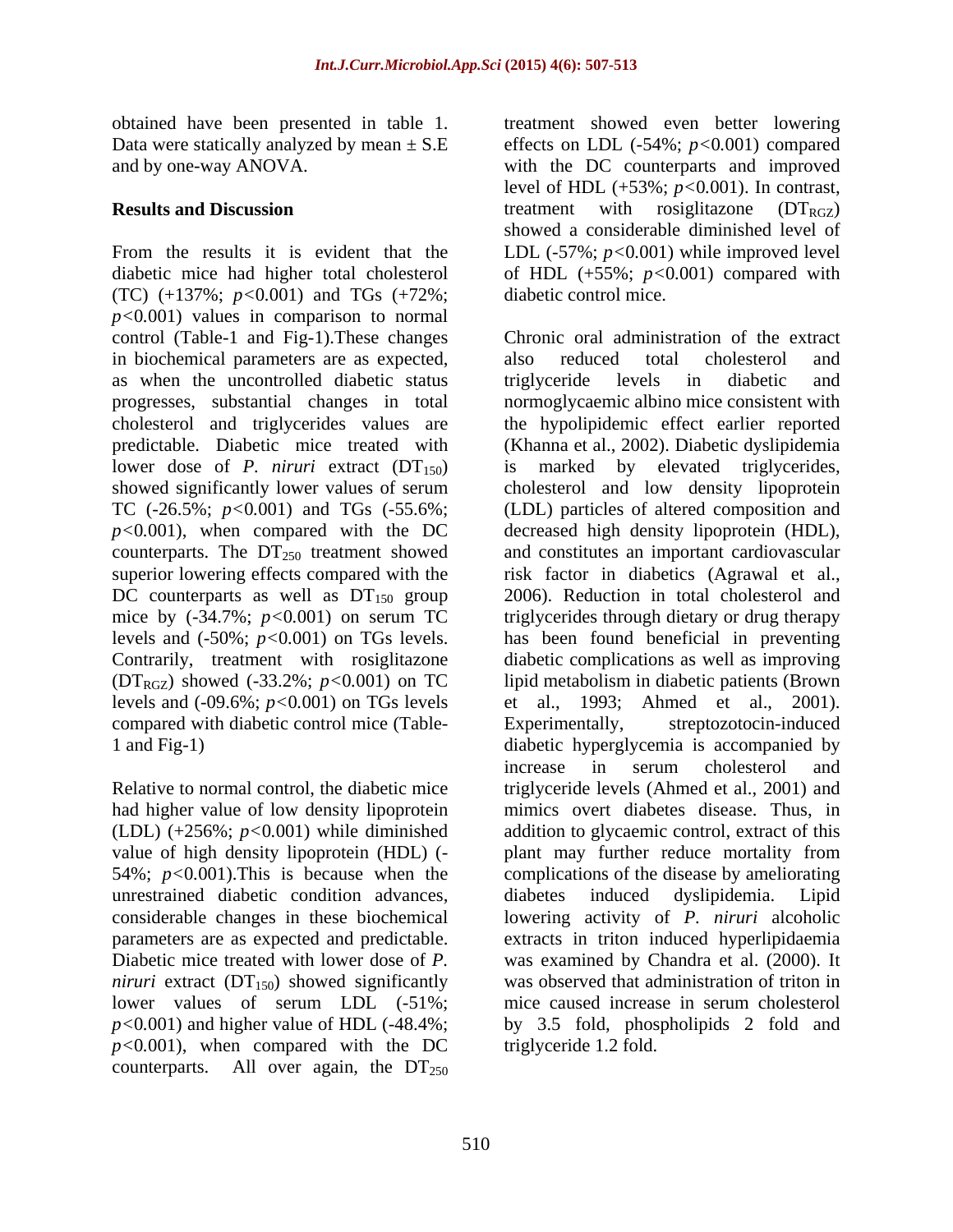| m 1<br>.<br>Table.<br>nirur<br>ect and rosig<br>e on<br>∠ effe⊂<br>:11tazone<br>.<br>show <sup>.</sup><br>Different<br>$\Delta$ vtr $\epsilon$<br>$\cdot$ $\cdot$ $\alpha$<br>$\sim$<br>UIS 4<br>extrac<br>$\sim$ 1<br>u<br>,,, |
|---------------------------------------------------------------------------------------------------------------------------------------------------------------------------------------------------------------------------------|
| serum<br>∶model<br>1n<br>mice<br>.iabetic<br>` prof1k<br>-11101 d<br>duced-<br>. .                                                                                                                                              |

| <b>Groups</b>                                          | $\vert$ TC (mmol/lit) | TG (mmol/lit)      | <b>HDL</b> (mmol/lit) | HDL/TC $(\% )$   | LDL (mmol/lit                      |
|--------------------------------------------------------|-----------------------|--------------------|-----------------------|------------------|------------------------------------|
| Normal control $4.15\pm0.86$ <sup>**</sup>             |                       | $1.14{\pm}0.09$    | $2.86 \pm 0.29$       | $68{\pm}4.66$    | $\mid 0.27 \pm 0.04$ <sup>**</sup> |
| (NC)                                                   |                       |                    |                       |                  |                                    |
| Diabetic control   $9.84 \pm 1.56^*$                   |                       | $1.96 \pm 0.29*$   | $1.31 \pm 0.58$       | $13.31 \pm 1.97$ | $.096 \pm 0.16^*$                  |
| (DC)                                                   |                       |                    |                       |                  |                                    |
| <i>P. niruri</i> extract $7.23 \pm 0.44$ <sup>**</sup> |                       | $0.87{\pm}0.08$    | $2.54{\pm}0.36$ **    | $35.13 \pm 3.37$ | $ 0.47 \pm 0.06$ **                |
| (150mg/kg)                                             |                       |                    |                       |                  |                                    |
| $(DT_{150})$                                           |                       |                    |                       |                  |                                    |
| P. niruri extract $6.42 \pm 0.64$ <sup>**</sup>        |                       | $0.98 \pm 0.17$    | $2.78{\pm}0.46^{**}$  | $43.39 \pm 4.26$ | $0.44{\pm}0.07$                    |
| (250mg/kg)                                             |                       |                    |                       |                  |                                    |
| $(DT_{250})$                                           |                       |                    |                       |                  |                                    |
| Rosiglitazone                                          | $6.58{\pm}1.35$ **    | $1.77 \pm 0.17$ ** | $2.90\pm0.55$ **      | $44.07 \pm 5.56$ | $ 0.41\pm0.09^* $                  |
| 92mg/kg                                                |                       |                    |                       |                  |                                    |
| $(DT_{RGZ})$                                           |                       |                    |                       |                  |                                    |

\*P<0.05 as compared with normal control. \*\*p<0.01 as compared with diabetic control.

TC=Total cholesterol; TG= Triglycerides; HDL= High density lipoprotein; LDL= Low density lipoprotein





TC, TG, HDL and LDL in mmol/lit. HDL/TC in %

Administration of *P. niruri* at the dose of In the present study, STZ induction to mice (Chandra et al., 2000). et al. (2010) who reported that treatment

200mg/kg simultaneously with triton resulted in dyslipidemic changes as lowered the level of total cholesterol, illustrated by increasing triglycerides (TGs) phospholipids and triglyceride by 27, 25 and and total cholesterol (TC), a finding in 24 percent respectively. In an experiment accordance with that of Woo *et al.,* (2008). with cholesterol fed rats, *P. niruri* at a dose Treatment with rosiglitazone or*P. niruri* of 100 mg/kg lowered the elevated level of extract produced significant decreases in low-density lipoprotein lipids in serum TGs and TC in diabetic mice. These hyperlipidemic and drug fed animals results are in agreement with those of Okoli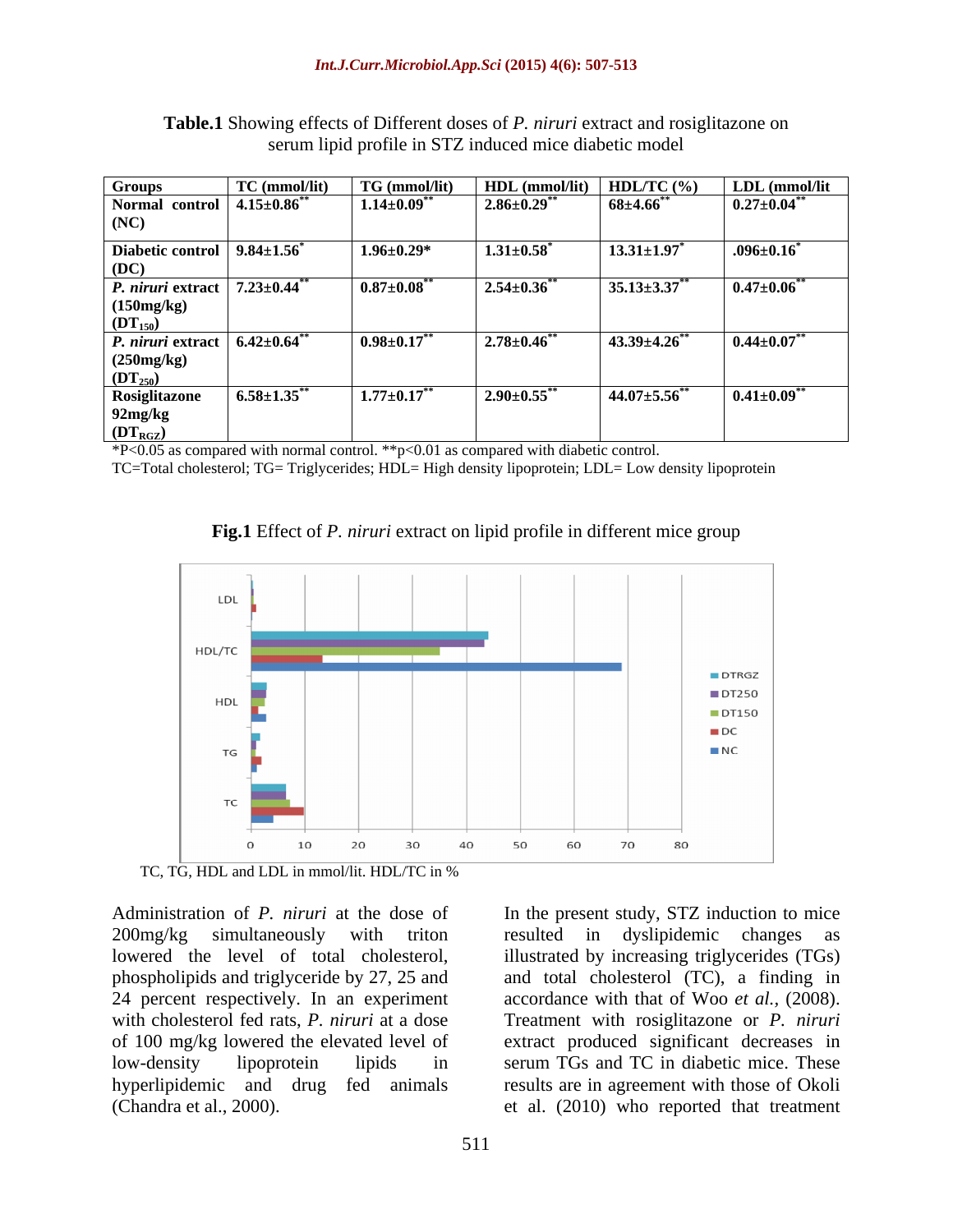with *P. niruri* extract improves dyslipidemia and decreases oxidative stress, with clinical events in coronary disease. reduction of cardiac parameters. Treatment with *P. niruri* extract to diabetic mice Chandra R. Lipid lowering activity of *P.* reduces serum hypertriglyceridemia *via*  decreased synthesis of triglycerides by the  $22(1):29-30$ . liver or by inhibition of triglyceride release Devi MV, Satyanarayana S, Rao AS. Effect from the liver. Also treatment with *P. niruri* of Phyllanthus niruri on the diuretic extract induced marked reductions in total serum cholesterol in diabetic mice (Okoli et Edu Ind Med 1986; 5: 11–12 al., 2010). The active phytochemicals of *P. niruri* extract have hypercholesterolemic and Kannel, W. B. Diabetes, 1974, 23, activity that might be mediated through 105-112. American Diabetes Assn., increased cholesterol excretion in the feces. Diab. Care, 1995, 18, 1510–1518. In addition anthraquinone glycosides from Gerich, J. E., Horm. *Metab. Res*., 1996, 28, the *P. niruri* extract have lipid-lowering effects, resulting in depression of lipid Hukeri VI, Kalyani G A, Kakrani H K. accumulation. It consequently has anti atherosclerotic properties (Okoli et al.,  $2010$ ).  $59:68-70$ .

Authors are thankful to Dr. Baidyanath Kumar for providing necessary suggestion. 
in hyperlipemic rats.  $J$ 

- Agrawal RP, Sharma P, Pal M, Kochar A,
- Ahmed I, Lakhani MS, Gillett M, John A, Raza H. Hypotriglyceridemic and 2000; 25:211-215.
- Brown GB, Xue-Qiao Z, Sacco DE, Alberts JJ (. Lipid lowering and plaque

prevention of plaque disruption and *Circulation* 1993: 87: 1781–1791.

- *niruri*. *J Med Aroma Plant Sci* 2000;  $22(1):29-30.$
- activity of Punarnava tablets. *J Res Edu Ind Med 1986; 5: 11–12*
- Garcia, M. J., McNamara, P. M., Gordon, T.<br>and Kannel, W. B. *Diabetes*, 1974, 23, 105-112.American Diabetes Assn*., Diab. Care*, 1995, 18, 1510 1518.
- 404 410
- Hypoglycemic activity of flavonoids of *Phyllanthus* in rats. *Fitoterapia* 1988; 59: 68–70.
- **Acknowledgement** *Med. Assoc*.,1979, 241, 2035 2045 Kannel, W. B. and McGee, D. L., *J. Am.*
	- Khanna AK, Rizvi F, Chander R. Lipid lowering activity of *Phyllanthus niruri* in hyperlipemic rats. *J Ethnopharmacol* 2002; 82:19-22.
- **References Exercise Exercise Exercise Exercise Exercise Exercise Exercise Exercise Exercise Exercise Exercise** Kochar DK. Magnitude of 1952; 4:641–649. Kitisin T, Reinli K, Block G. Pharmacological studies. 3. *Phyllanthus niruri. Sirriaj Hosp Gaz* 1952; 4: 641–649.
	- dyslipedemia and its association with Martini LH, Souza CR, Marques PB, micro and macro vascular Calixto JB, Yunes RA, Souza DO. complications in type 2 diabetes: A hospital based study from Bikaner *Phyllanthus* and Jatropha elliptica (Northwest India). *Diabetes Res Clin* inhibit the binding of (3H) glutamate *Pract* 2006; 73: 211–214. **and** (3H) GMP-PNP in rat cerebral Compounds extracted from *Phyllanthus* and *Jatropha elliptica* cortex membrane. *Neurochem Res* 2000; 25:211 215.
	- hypocholesterolemic effects of anti-<br>Okoli CO, Ibiam AF, Ezike AC, Akah PA, diabetic *Momordica charantia* fruit xtract in streptozotocin-induced potentials of *Phyllanthus niruri* in diabetic rats. *Diabetes Res Clin Pract* alloxan diabetic rats. *Afr J Biotechnol* 2001; 51: 155–161. 2010; 9(2): 248–259. Okoli CO, Ibiam AF, Ezike AC, Akah PA, Okoye TC. Evaluation of antidiabetic 2010; 9(2): 248 259.
	- regression. New insights into beth potentials of *Phyllanthus niruri* in Okoli CO, Ibiam AF, Ezike AC, Akah PA, Okoye TC. Evaluation of antidiabetic potentials of *Phyllanthus niruri* in